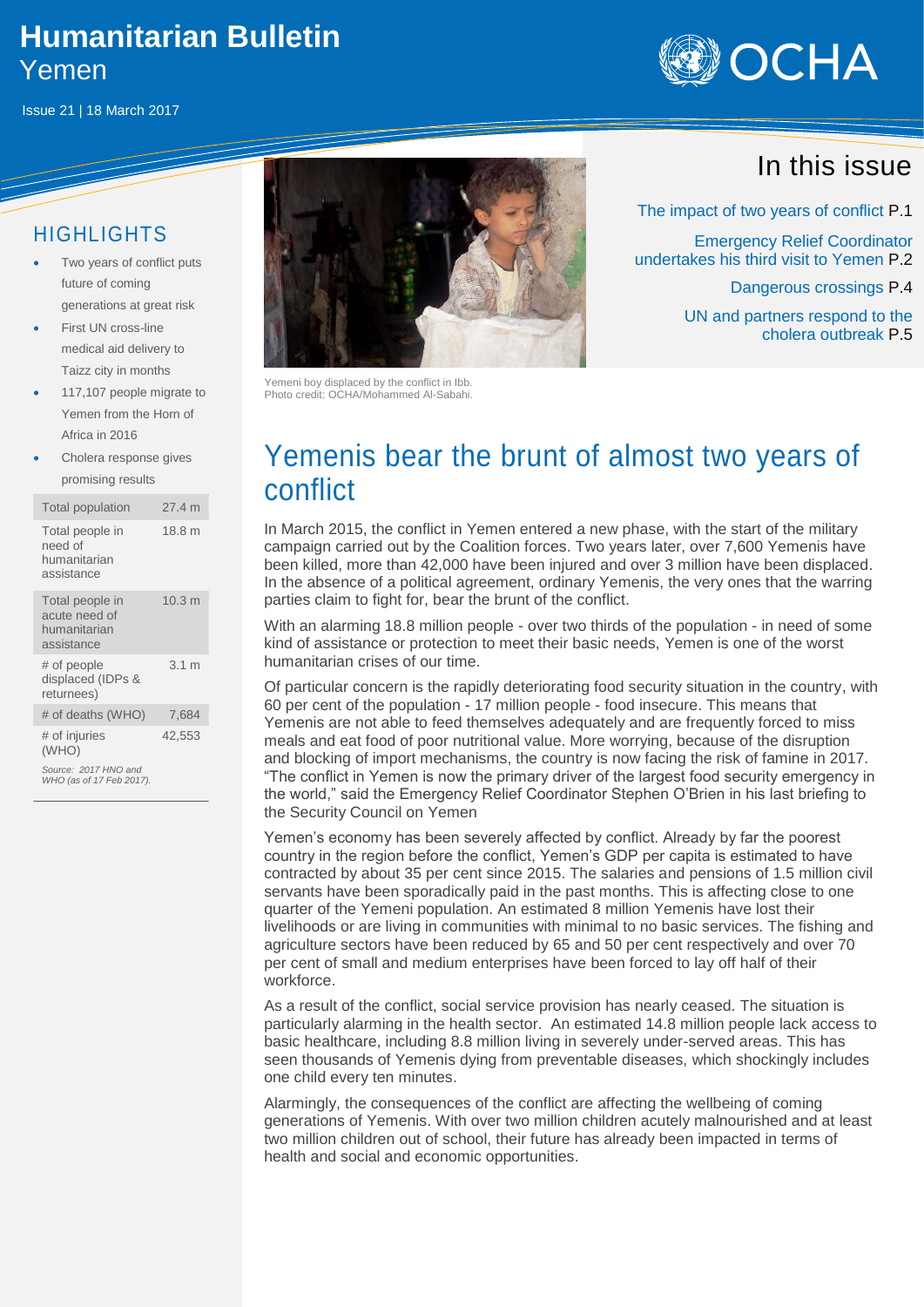**Impact of conflict on children - Overview**

|                                      | 1,490<br>children killed<br>2,321<br>children injured | 1,476                                                  | <b>Cases of recruitment</b><br>and use of children by<br>parties of the conflict |                                                                       |
|--------------------------------------|-------------------------------------------------------|--------------------------------------------------------|----------------------------------------------------------------------------------|-----------------------------------------------------------------------|
| 18.8 million<br>Total people in need |                                                       |                                                        | 9.6 million<br>Total children (<18) in need                                      |                                                                       |
|                                      |                                                       | $\mathbf{9}$ in<br>2.2 million<br>Children malnurished | 血林<br>2.0 million<br>Children out of school                                      | 1.6 million<br>Children displaced<br>since 2015 (IDPs<br>& returnees) |

Source: UNICEF (Jan 2017); UNICEF: UN press briefing in Geneva (28 Feb 2017); Yemen HNO (2017).

# ERC: Peace "is the best humanitarian solution"

From 28 February to 2 March, the UN Under-Secretary-General (USG) for Humanitarian Affairs and Emergency Relief Coordinator (ERC), Mr. Stephen O'Brien, undertook his third visit to Yemen since his appointment in May 2015.

In Aden, where he arrived on the first UN humanitarian flight into the city, the USG visited what is left of a severely damaged maternity hospital. The ERC then met with families of the Qateea'a neighbourhood affected by the fighting and with displaced people in Abdoghanem School, where people who sought refuge from Abyan more than two years ago continue to live on the edge, together with recently displaced families from Taizz

Governorate. "I saw with my own eyes the destruction of the war and the impact on the people living in Aden," said Mr. O'Brien.

In and around Ibb and Taizz, the ERC met with displaced families from Al Mukha and other districts of the Western Coastal Region, where the recent escalation of conflict has resulted in significant civilian casualties and large-scale displacement. "Escaping from violence, bombings and shelling, these people left with nothing," said Mr. O'Brien.



ERC, Stephen O'Brien visits IDP families living on the edge in Abdoghanem School in Aden. OCHA/Ahmed Ben Lassoued.

Over 44,000 people have recently fled conflict throughout Taizz Governorate, including at least 25,000 from Al Mukha and Dhubab districts. Furthermore, the military escalation along the Western Coast is having an impact on the flow of life-saving commodities, including food staples, into Al Hudaydah Port, which puts people's food insecurity at greater risk.

It is now ordinary Yemenis, host communities and humanitarian actors providing lifesaving assistance and protection to these newly displaced people. "I saw myself, babies

*The Emergency Relief Coordinator arrived in Aden on the first UN aid flight into the city*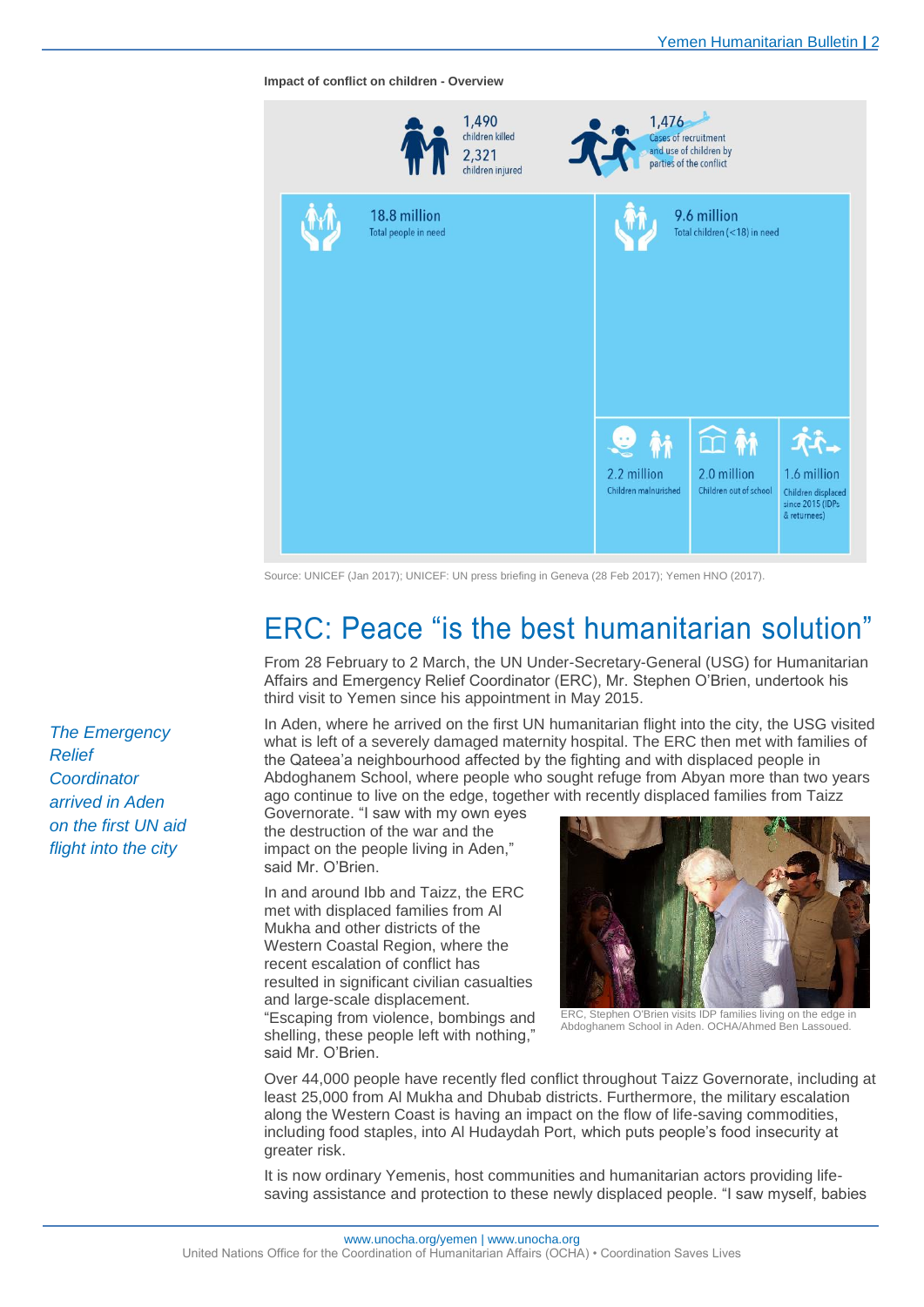and children are sick and listless. There is no money to buy food or medicine," said Mr. O'Brien who was moved to hear a 13-year-old teenager, Mariam, tell him of how she cares for her seven siblings.

Regrettably, the USG was unable to visit the affected population in Taizz city, as his convoy was denied passage at the final checkpoint before crossing the frontline coming from Ibb to Taizz city, despite having received assurances of safe passage by all parties. "I was outraged that humanitarian efforts to reach people in need were once again thwarted by parties to the conflict, especially at a time when millions of Yemenis are severely food insecure and face the risk of famine," said Mr. O'Brien.

The United Nations has been raising the alarm on the rapidly deteriorating food security situation in Yemen, which could lead to famine in 2017 if immediate action is not taken. "With access and funding, we can help. We have a plan, and we can help avert a famine," said Mr. O'Brien, calling again on all parties to the conflict to come together and make peace. "That is the best humanitarian solution" he said.

#### **Delivery of medical supplies to Taizz city**

Following intervention by the ERC, a WHO truck delivered eight tonnes of essential medicines and medical supplies to Taizz city, where more than 350,000 people are in urgent need of health care services. Ten tonnes of essential medicines and medical supplies were also delivered to areas outside the city. It is the first cross line delivery of UN medical aid from Ibb city to Taizz enclave since August 2016 when the main road connecting the two cities was closed due to the escalation of the conflict.



**Distribution of medical supplies to Taizz city**

WHO/Dr Eilan Abdulhaq.

The medical aid contains trauma kits, emergency medicines, various types of IV fluids and pneumonia kits. The supplies will be distributed to the main hospitals in Taizz and complement a delivery of similar items received in the city from Aden a week earlier.

### Dangerous crossings

Despite conflict and rapidly deteriorating humanitarian conditions in Yemen, a record number of people in 2016 risked their lives on the high seas to reach Yemen from the Horn of Africa by boat. According to figures from UNHCR and partners, a total of 117,107 people made the journey in 2016 alone, mainly across the Gulf of Aden. Most people came from Ethiopia and Somalia (96,966 and 20,128 respectively) via the coastal towns of Obock in Djibouti and Bossaso in Puntland, Somalia.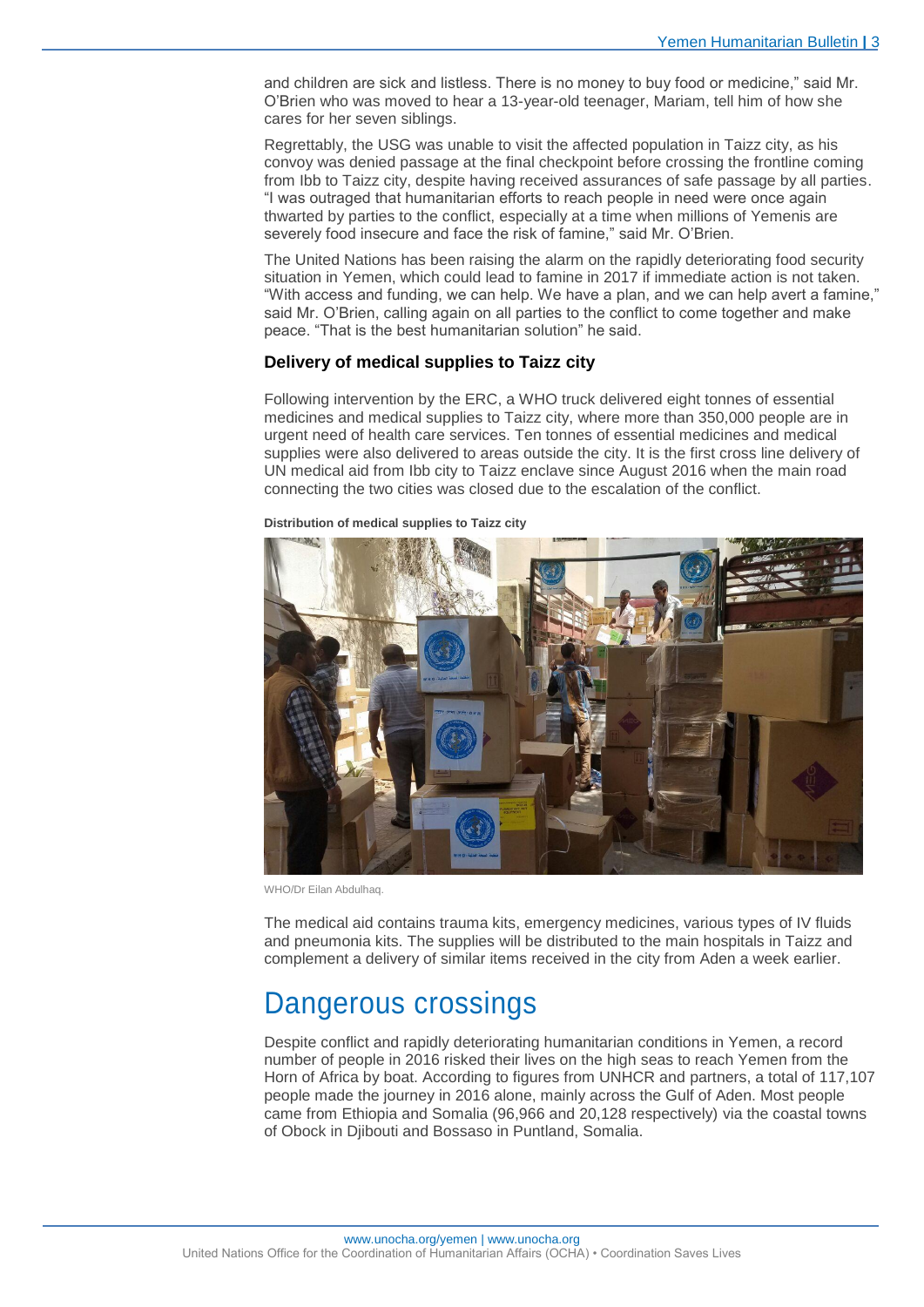Many of those making the crossing may be deceived or ill-informed about the severity of the conflict in Yemen, yet hope to reach the Gulf States rather than stay in poverty or face persecution and insecurity at home. UNHCR and other humanitarian agencies have been warning against perilous Horn of Africa crossings, which see people undergoing risky journeys only to face conflict, abuse and exploitation on arrival. UNHCR has received reports of physical and sexual abuse, deprivation of food and water, abduction, extortion, torture and forced labour by smugglers and criminal networks, as well as arbitrary arrest, detention and deportation. Women and children are at particular risk of sexual violence and trafficking. In 2016, at least 79 people attempting the crossing to Yemen



Baby and mother receive assistance at a UNHCR supported drop-in center for survivors of gender based violence in Sana'a. Credit: UNHCR/S.Mantoo.

were reported dead or missing at sea. For new arrivals seeking international protection, access to asylum systems in Yemen is restricted, and individuals may be unable to register their asylum applications or have their presence documented by authorities in the country.

Yemen has historically been a country of migration and transit from the Horn of Africa to the Arabian Peninsula and beyond. Mixed migration movements into Yemen include refugees, asylum seekers, trafficked persons and migrants who either intend to transit and continue their journey to the Gulf States or seek asylum in Yemen, escaping persecution or conflict.

Almost two years of conflict make Yemen ill-equipped to receive and host new refugees and migrants or those seeking to transit.

UNHCR has subsequently launched a major campaign to spread awareness in the region about these perilous journeys. Titled "Dangerous Crossings," UNHCR launched the campaign with the help of prominent musicians from the region, spreading key messages to make people think carefully before crossing to Yemen.<sup>1</sup>



**New arrivals in Yemen (2014 - 2016)**

<sup>1</sup>The campaign materials can be accesse[d here.](https://www.youtube.com/watch?v=kNFITTBDYG0)

-

*In 2016, at least 79 people attempting the crossing to Yemen were reported dead or missing at sea.*